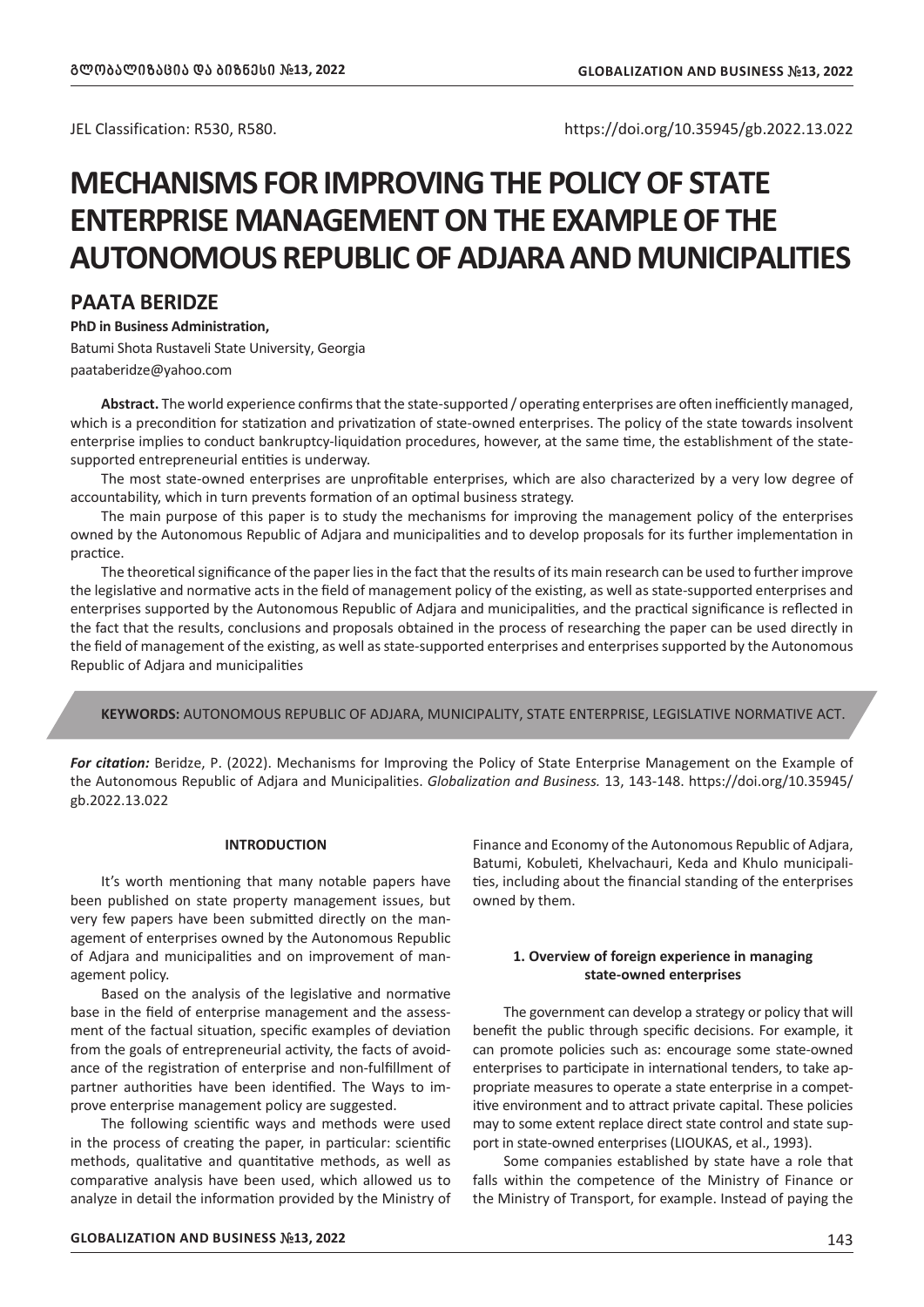profits received by the state-owned enterprise to the state budget, state-owned enterprises finance projects such as state debt service; creating infrastructure and running costs; funding of health and education programs; subsidizing consumer fuel and purchasing weapons. This practice is a concern because it interferes with the analysis of the state budget (revenue and expenditure section), however, the given practice can be detrimental to the commercial viability of the company (The Natural Resource Governance Institute, 2015).

The monitoring of the management of a state enterprise and the vision for strategic leadership in different countries are as follows:

Chile - The independence of directors is protected by law, although the State Enterprise Oversight Agency (SEP) may give recommendations to the State Enterprise Supervisory Board. The council can independently appoint or dismiss the executive management of a state-owned enterprise.

Estonia – The directors of state-owned enterprises face the same responsibilities as private-owned enterprises. The members of the Supervisory Board of a state-owned enterprise are independent in implementing changes in the management of the enterprise. In some cases, the decision is made by the members of the Supervisory Board after consultation with the relevant ministry.

Israel - The Supervisory Board of a state-owned enterprise has the right to appoint the General Director of the company with the consent (approval) of the Ministry, who can be dismissed at its own discretion. The responsibilities of the Supervisory Board for corporate governance are based on the Enterprise Management Law and the State Enterprise Law.

Slovakia - In most state-owned enterprises, the Supervisory Board has the power to hire, control and change the management of a state-owned enterprise. The exception is public state-owned enterprises, the management of which can be changed only by the decision of the President of the Republic (Organisation For …, 2011).

A number of countries have revised the law on stateowned enterprises, as well as adopted new laws and regulations to ensure the legitimacy of a shareholder of the stateowned enterprise.

Finland amended the Law enacted in 1991 in 2007 and adopted a new law on state capital management, which marked off the state regulatory function from the state property function, specified the decision-making powers and legal standards for corporate governance and state property management. In addition to the above, a state property policy document was issued in the same year, which is the most important document (rule) for the implementation of the activities of state-owned enterprises.

The Law on State Property, issued in Hungary in 2007, defines the rights of the state as the owner who can manage and dispose of (use) the property (The World Bank, 2014).

As for the privatization process in some countries, e.g. In Lithuania, a privatization commission is set up. The Privatization Commission is a state institution responsible for supervision on privatization in Lithuania. It consists of 7 members, 5 members of which (including the chairman) are appointed and dismissed by the government, and the other 2 members

are appointed and dismissed by the Lithuanian Parliament. The Privatization Commission is part of the Government of Lithuania, which has the following rights:

- Approve or reject the proposed privatization programs, agreements and list of strategic objects.
- Suspend privatization programs and / or declare them completed;
- Approve or deny the sale of state-owned or municipal-owned shares (OECD, 2015).

#### **2. Retrospective analysis of the legislative framework on state property management**

The public sector of the economy refers to the system of firms, institutions and organizations based on the state ownership base for the realization of economic, political, social or other functions by the state.

After the signing of the Act on Restoration of State Independence of Georgia (April 9, 1991), one of the first laws was the Law of the Republic of Georgia "On Fundamentals of Entrepreneurial Activity" of July 25, 1991 (Supreme Court Of Georgia, 2020), which is the predecessor of the Law of Georgia on Entrepreneurs of October 28, 1994.

According to the Law of the Republic of Georgia On Fundamentals of Entrepreneurial Activity, it was possible to establish 10 different types of entrepreneurial entities in Georgia, the volume of responsibilities of which was quite vague. According to the Law of Georgia on Entrepreneurs, the legal forms have been reduced to 6 entities and the definition of each legal entity and the rights and obligations of the partners have become clear (Parliament of the Republic of Georgia, 1994).

At present, the management and disposal of state property, including the state-supported enterprises, is carried out in accordance with the Law of Georgia on State Property adopted in 2010 (The parliament of Georgia, 2010).

 From restoration of independence of Georgia until the adoption of this law (before 2010), 35 units of legislative-normative acts, regulating the management and disposal of state property, were repealed. As a rule, the requirements of the mentioned legislative acts were partially or not fulfilled at all.

The current Law of Georgia on State Property has been amended 44 times, which also indicates a non-homogenous approach towards this issue and the imperfection of the unified state policy. A retrospective analysis of the changes in the legislative framework showed that a large part was not focused on refining the state property management policy and the changes were mainly caused by the redistribution of powers between different government agencies at different periods.

## **3. Overview of the current state of management of the enterprises existing / operating (including transferred with right to manage) under the support of the municipalities of Autonomous Republic of Adjara**

According to the data requested from state agencies, as of 01.01.2020, the Autonomous Republic of Adjara and its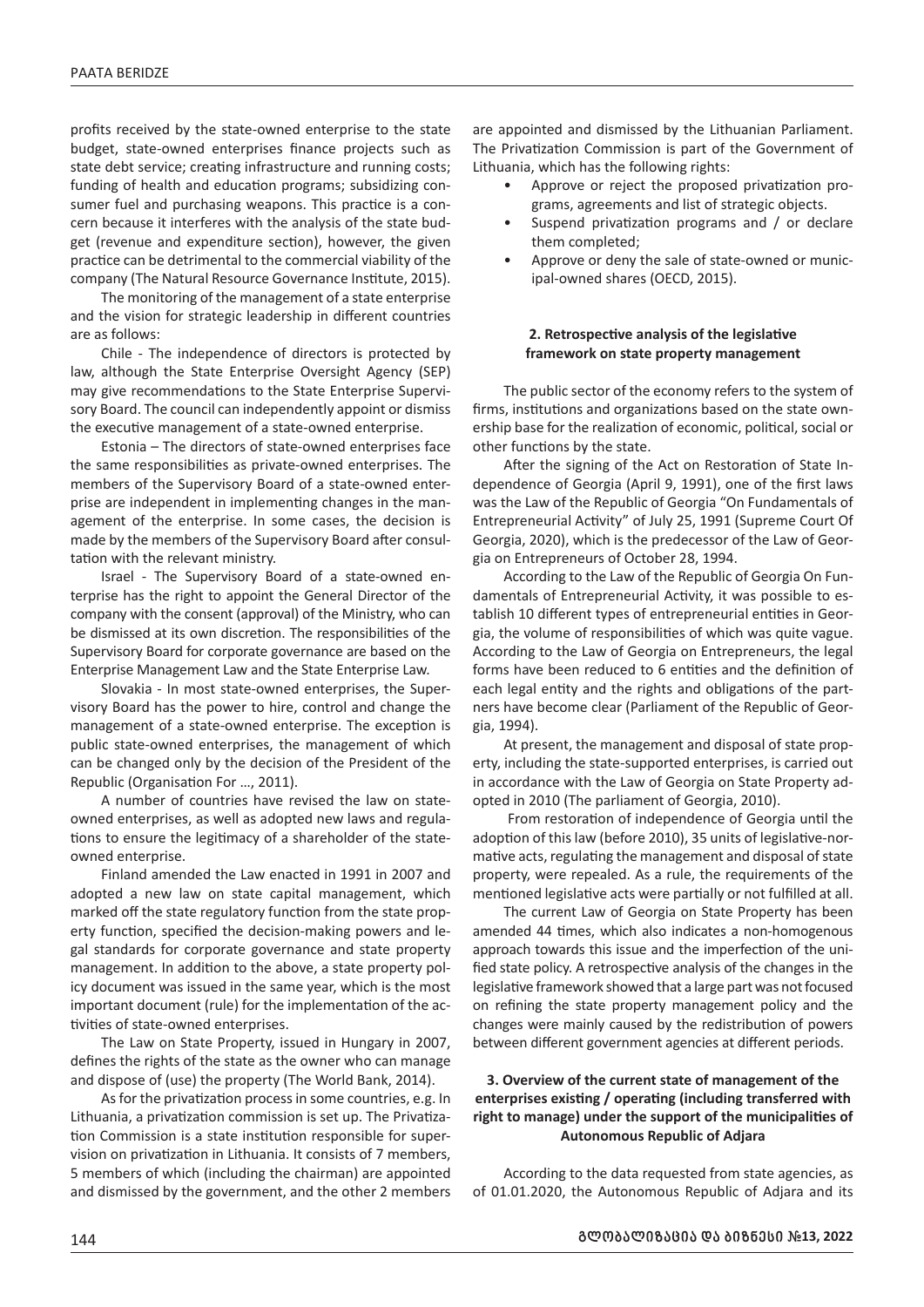municipalities own shares of 55 companies, of which only 27 entities (49%) are engaged in entrepreneurial activities provided by the charter. 2 entities out of the total number of enterprises are transferred to a third party with right of management; 10 entities are in liquidation / bankruptcy process and 16 entities are non-functional enterprises, which incur various expenses (including salaries) every year. (Ministry of Finance and Economy of the Autonomous Republic of Adjara, 2020); (Batumi Municipality City Hall Administration, 2020); (Keda Municipality City Hall, 2020); (Kobuleti Municipality City Hall, 2020); (Shuakhevi Municipality City Hall, 2020); (Khelvachauri Municipality City Hall, 2020); (Khulo Municipality City Hall, 2020).

According to the information provided by the municipalities of the Autonomous Republic of Adjara (official correspondence), it turns out that Batumi, Kobuleti, Khelvachauri, Keda and Khulo Municapalities missed the fact that they own a share in the enterprise of strategic importance for the Autonomous Republic of Adjara (it means that they ow a share in Joint Stock Company "Ajara Water Alliance"), which should carry out the construction and rehabilitation of water supply and sewerage system in the municipalities of the Autonomous Republic of Adjara (JSC "Ajara Water Alliance" (AWA), 2017).

In addition to the above, the Ministry of Finance and Economy of the Autonomous Republic of Adjara did not registered its 80% share in MINERAL Ltd until 2020, which was transferred to its ownership in 2010. As of today, the 100% share in "Kobuleti Tourist Center" Ltd, established in 2003, is not yet registered (National Agency of Public Registry, 2021).

The analysis of the issue revealed that state agencies do not register and manage the property owned by them (in this case, the shares in the company), which poses a high risk of destruction of state property.

### **4. Analysis of the financial standing of the enterprises under support of the Autonomous Republic of Adjara**

The studies revealed that 7 of the enterprises under support of the Autonomous Republic of Adjara, recognized as "passively operating" enterprises, have a large amount of authorized capital in the amount of 7 639 556 GEL (1 USD = 3, 32 GEL). Since the formation of the authorized capital of the companies is based on cash and / or property contributions, we can conclude that the Autonomous Republic of Adjara has a contribution of 7,639,556 GEL to the companies as for today, which covers the period from its establishment until 01.01.2019 and does not provide any benefits to the state (State Audit Office, 2020).

The activities of Adjara Asset Management Company Ltd should be mentioned separately, the authorized capital of which as of 01.01.2019 consisted of 3 495 906 GEL. According to the charter, the main function of the company was defined as "searching, inventarization and disposal of the receivable and creditor claims in accordance with the current legislation. Due to the appropriate expediency, to be appointed as a director and to exercise leadership powers in the existing

shareholding companies under the support of the Autonomous Republic of Adjara". As of today, Adjara Asset Management Company Ltd has been appointed as a director of 13 companies and spends the necessary financial resources to perform this function. The given need would not have arisen in the conditions when in the past years, instead of disposing of the assets (mainly real estate) necessary for the activities of the companies, the shares of these companies would have been disposed of (privatized).

The result of inconsistent policies towards enterprises is the ownership of shares in enterprises in which the state agency does not have a decisive vote, at the same time, over the years it has not yielded any results other than losses to the founding partner, for example: JSC "Batumi Bus Station" (the share of the Autonomous Republic of Adjara consists of 30.91%), finished 2016 with a loss of 31,714 GEL; 2017 with a profit of 1,618 GEL and the financial statements of 2018-2019 have not submitted to the founding partner at all. Moreover, the given company has not transferred any amount to the budget of the Autonomous Republic in the form of dividends for years.

No less worse financial situation is in JSC "Gomarduli" (the share of the Autonomous Republic of Adjara consists of 10%). The company finished 2016 with 229 179 GEL and 2017 with a loss of 311,305 GEL. Like JSC "Batumi Bus Station", the management of JSC "Gomarduli" has not submitted the financial statements for 2018-2019 to the Ministry of Finance and Economy. Although the company owns 120,000 sq. m. of non-agricultural land in Gomarduli resort (which was given to the company by the Autonomous Republic of Adjara in exchange for 10% of shares in JSC Gomarduli), which is not actually used for the purpose for which it was transferred to the company.

Due to the given circumstances, it becomes necessary to consider which profitable enterprises have transferred funds in the form of dividends to the republican budget of the Autonomous Republic of Adjara.

As of 01.01.2020, from 38 companies operating under the support of the Autonomous Republic of Adjara, the number of companies transferring dividends during 2019 is 3, which is only 7.9% of the total number.

The analysis of the financial standing of the companies existing / operating the support of the the Autonomous Republic of Adjara shows that as of 01.01.2019, the volume of authorized capital of significant enterprises consisted of 178,998,732 GEL, and during 2018, the profit received from enterprises amounted to - 2,849,442 GEL, which is a meager 1.6% in relation to the volume of authorized capital. In Georgian legislation, the term "authorized capital" may be used with following meanings: the total amount of capital (total amount of contributions) while establishment of the company, the own capital of the company, the amount obtained by multiplication of the nominal value of shares on the number of shares and the total number of votes of the enterprise partners.

To demonstrate this, let us consider the ratio of the authorized capital of significant (incomplete) enterprises operating under the support of the Autonomous Republic of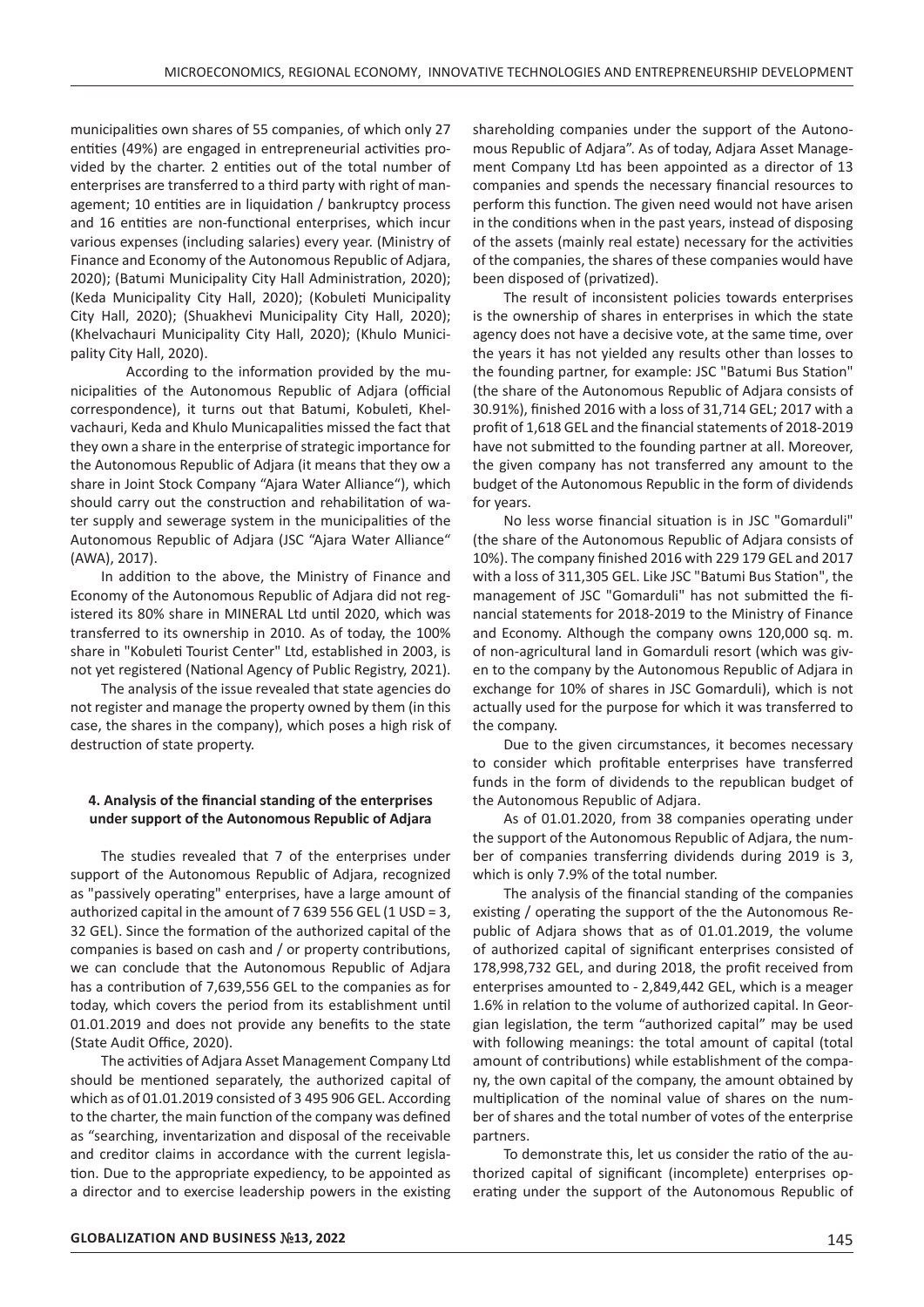Adjara in relation to the amounts credited to the budget as dividends over the years (see Table 1):

### **The ratio of the amount of authorized capital to the dividend paid to the budget of the Autonomous Republic and comparison with the refinancing rate of the National Bank.**

From the above data, it is clear that the government of the Autonomous Republic, if it had invested the funds invested in the authorized capital of enterprises in commercial banks, would have received much more benefits than it has received in the form of dividends. As we know, the refinancing rate set by the National Bank is a benchmark for commercial banks in determining the interest rate on banking products.

### **5. Analysis of the financial standing of the enterprises under support of the municipalities of the Autonomous Republic of Adjara**

From the presented information it is clear that the self-governing city of Batumi Municipality, Khelvachauri Municipality, as well as Kobuleti Municipality partially (in 2 cases out of 5 legal entities) do not have information on the financial ratio (profit / loss) of the enterprises operating under their support at the end of the financial year.

In the case of Batumi Municipality, none of the 11 enterprises in 2017 have transferred dividends to the municipal budget, while in 2017, 24 869 461 GEL was transferred from the municipal budget to increase the subsidy and authorized capital. In 2018-2019, only 2 enterprises ("Sandasuptaveba" Ltd and "Black Sea Flora and Fauna Research Center" Ltd) transferred dividends in the amount of 900,000 GEL and 838,000 GEL, respectively, in the conditions when 30 864 645 GEL and 27 191 659 GEL were transferred from the municipal budget for the management of enterprises in the same years. The profitability of 2 enterprises is also conditional, due to the fact that 500 000 GEL was transferred to the budget in the form of a dividend in 2018 by the company "Sandasuptaveba" Ltd, although in the same year, funding in amount of 8 041 603 GEL was received from the municipal budget. The given situation has not changed positively in 2019 either, in particular, the amount paid in the form of dividends amount-

ed to - 408 893 GEL, and the funding received - 9 502 302 GEL. Based on the data obtained, we can conclude that the Municipality of Batumi actually owns only one entrepreneurial entity - "Black Sea Flora and Fauna Research Center" Ltd, which operates in full compliance with the Law of Georgia on Entrepreneurs; as a profitable enterprise, it pays dividends to the founder / partner and does not receive any financial funds from him (400 000 and 429 107 GEL were paid to the budget as dividends in 2018-2019 respectively) (Batumi Municipality City Hall Administration, 2020).

The situation is similar in Khelvachauri municipality, namely: no information is available on the financial standing of 2017, 2018, 2019 of the enterprise "Khelvachauri Tskalkanali" Ltd, 100% of shares of which is supported by the municipality, the amount transferred to the municipal budget in the form of dividends in the given years amounted to 0 GEL, while the amounts received from the budget in the same years amounted to 1 682 997 GEL.

In case of Kobuleti Municipality, only one company ("Kobuletis Tskali" LLC) out of five entrepreneurial entities has paid a dividend to the municipal budget in amount of 1 612 923 GEL in 2017, 2018, 2019, which was again returned from the municipal budget in the same amount to the enterprise. In addition to the above, Kobuleti Municipality owns 100% of the share of "Football Club - Shukura" Ltd., which in 2018-2019 ended the financial years with quite solid profits - 3 282 143 GEL and 3 101 228 GEL. During the same periods, no funds in the form of dividends were transferred to the municipal budget by the given community, which indicates improper management by the municipality. However, Kobuleti Municipality, like other named municipalities, does not have information on the financial performance (profit / loss) of two out of five enterprises (Kobuleti Municipality City Hall, 2020).

We can ask a logical question, why are entrepreneurial entities created (founded) by the state (including the Autonomous Republic and municipalities) to perform the social function of the state, when it is logical to establish a legal entity of public law to perform this function?

To answer this question, let's consider the current legislation. Pursuant to Article 12 of the Law of Georgia on Legal Entities of Public Law, a Legal Entity of Public Law established on the basis of state (autonomous republic) property may, with the consent of the state control body, perform the following actions:

| Volume of authorized capital of<br>important (incomplete)<br>enterprises (GEL) |           | Dividend paid to the budget of<br>the Autonomous<br>Republic (GEL) |         | Amount of dividend<br>paid in respect of<br>authorized capital -% | Monetary policy rate set by the<br>National Bank of Georgia<br>(refinancing rate) -% |       |
|--------------------------------------------------------------------------------|-----------|--------------------------------------------------------------------|---------|-------------------------------------------------------------------|--------------------------------------------------------------------------------------|-------|
| 01.01.2017                                                                     | 75958902  | 2017                                                               | 3222970 | 4.24 %                                                            | 25.01.2017                                                                           | 6,75% |
| 01.01.2018                                                                     | 111312785 | 2018                                                               | 2473157 | 2.22%                                                             | 31.01.2018                                                                           | 7.25% |
| 01.01.2019                                                                     | 178998732 | 2019                                                               | 2547415 | 1.42 %                                                            | 30.01.2019                                                                           | 6.75% |

*Table 1*

*Source: Table is compiled by the author.*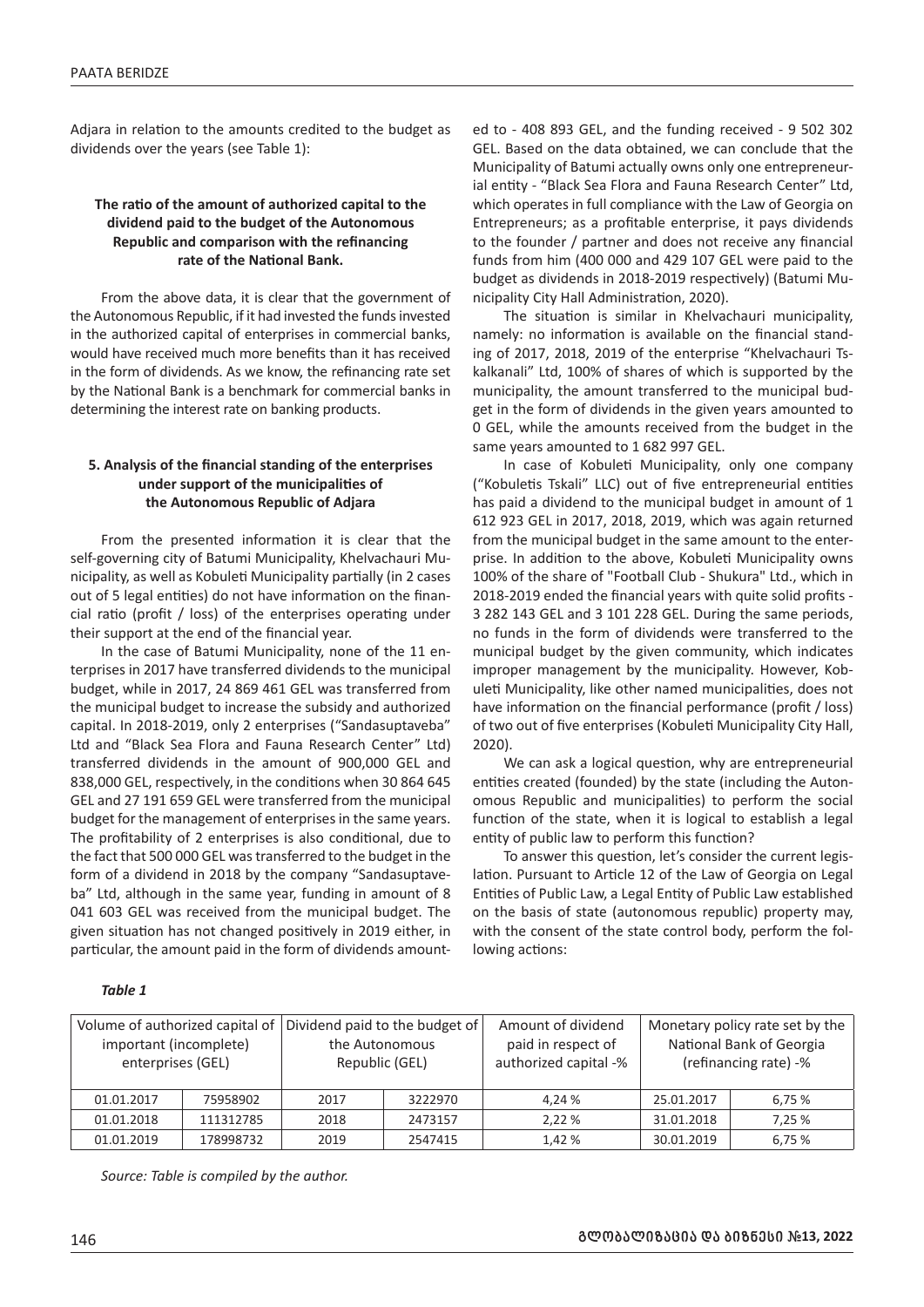- Determination of the budget (except for educational institutions), staff list and state fund (except for higher education institutions);
- Determination of the funds to be allocated for material incentives for employees, as well as the limits of fuel and communication expenses to be purchased by a Legal Entity of Public Law (except for educational and scientific research institutions) (The parliament of Georgia, 1999).

As for the Law of Georgia on Entrepreneurs, a person (director) authorized to manage / represent the company has the right to approve the staff schedule and incur any expenses (no limit set) related to entrepreneurial activities without the agreement of the founder-partner. However, the law does not set a maximum limit on the remuneration of a person authorized to represent the company, which is appointed by the directors by the individual decision of the founding partner (Parliament of the Republic of Georgia, 1994).

The decision on the appointment / dismissal of a person authorized to manage / represent a legal entity of private law of a municipality / municipalities in accordance with the charter (statute) of the relevant legal entity as a founder / partner / shareholder / member of a legal entity of private law is made by the executive body.

#### **CONCLUSIONS, PROPOSALS, RECOMMENDATIONS**

Within the conditions, when the main condition for the establishment of an entrepreneurial entity is to make a profit, which is ultimately a precondition for the transfer of funds in the form of dividends to the budget, the financial indicators of municipal enterprises look deplorable. Based on the given indicators, we can conclude that entrepreneurial entities are established by municipalities in order to fulfil their social function and do not serve to get profit at all.

2) The analysis of the data shows that instead of establishing legal entities of public law, the entrepreneurial entities are established, in which the amounts of staff and salary

rates are opaque to a scale that is severely distant from the socio-economic situation of Georgia. The reason for this may be the legal minimization of control over spending of public funds.

3) Prior to the establishment of an enterprise owned by the state, the Autonomous Republic of Adjara and the municipality, the potential founding partner must carry out the following steps in the field and meet the criteria order to establish an entrepreneurial entity in accordance with the objectives of the current legislation.

These stages and criteria include:

- Identification of the problem in the field;
- Identification of the goals to be achieved in the case of establishing an entrepreneurial entity, indicating the resources (including: human, material and financial) and deadlines needed to achieve the goals;
- Market research and analysis of a given segment;
- Study the probability of attracting private investment in a given field;
- Selection-substantiation of the legal form (Ltd., JSC, LEPL), taking into account the profitability parameter;
- Registration of an entrepreneurial entity, as well as regulation of registration of shares of state-owned, autonomous and municipal-owned enterprises on a single electronic platform (which will be connected to the electronic database of the "Entrepreneurial Registry") to exclude cases of non-registration of shares of enterprises;
- Approval and monitoring of short-term and medium-term business plans.

Prior to the implementation of the necessary measures for the registration of an entrepreneurial entity by the state agency, the compliance of the planned project with the criteria defined by the Law of Georgia on Public-Private Partnership shall be determined; if the criteria are met, an appropriate competition must be announced at least once. In the absence of a competitor, it is possible to start the registration procedures of an entrepreneurial entity for the implementation of a given project.

#### **REFERENCES:**

Anon., bez datuma (Tiešsaiste).

Batumi Municipality City Hall Administration. (2020). Report: 25/3627, Batumi: Batumi Municipality City Hall Administration. Batumi Municipality City Hall Administration. (2020). Report: 25/9136, Batumi: Batumi Municipality City Hall Administration. JSC "Ajara Water Alliance" (AWA), (2017). Minutes of the shareholders / partners meeting 2017/a-1, Batumi: National Agency of Public Registry.

Keda Municipality City Hall. (2020). Report: 03/826, Keda: Keda Municipality City Hall.

Khelvachauri Municipality City Hall. (2020). Report: 05/757, Khelvachauri: Khelvachauri Municipality City Hall.

Khulo Municipality City Hall. (2020). Report: 09/981, Khulo: Khulo Municipality City Hall.

Kobuleti Municipality City Hall, (2020). Report: 01-34/2285, Kobuleti: Kobuleti Municipality City Hall.

Kobuleti Municipality City Hall. (2020). Report: 01-19/1046, Kobuleti: Kobuleti Municipality City Hall.

Lioukas, S., Bourantas, D., & Papadakis, V. (1993). Managerial Autonomy Of State-Owned Enterprises: Determining Factors. Organization Science, November, 4(4), 662.